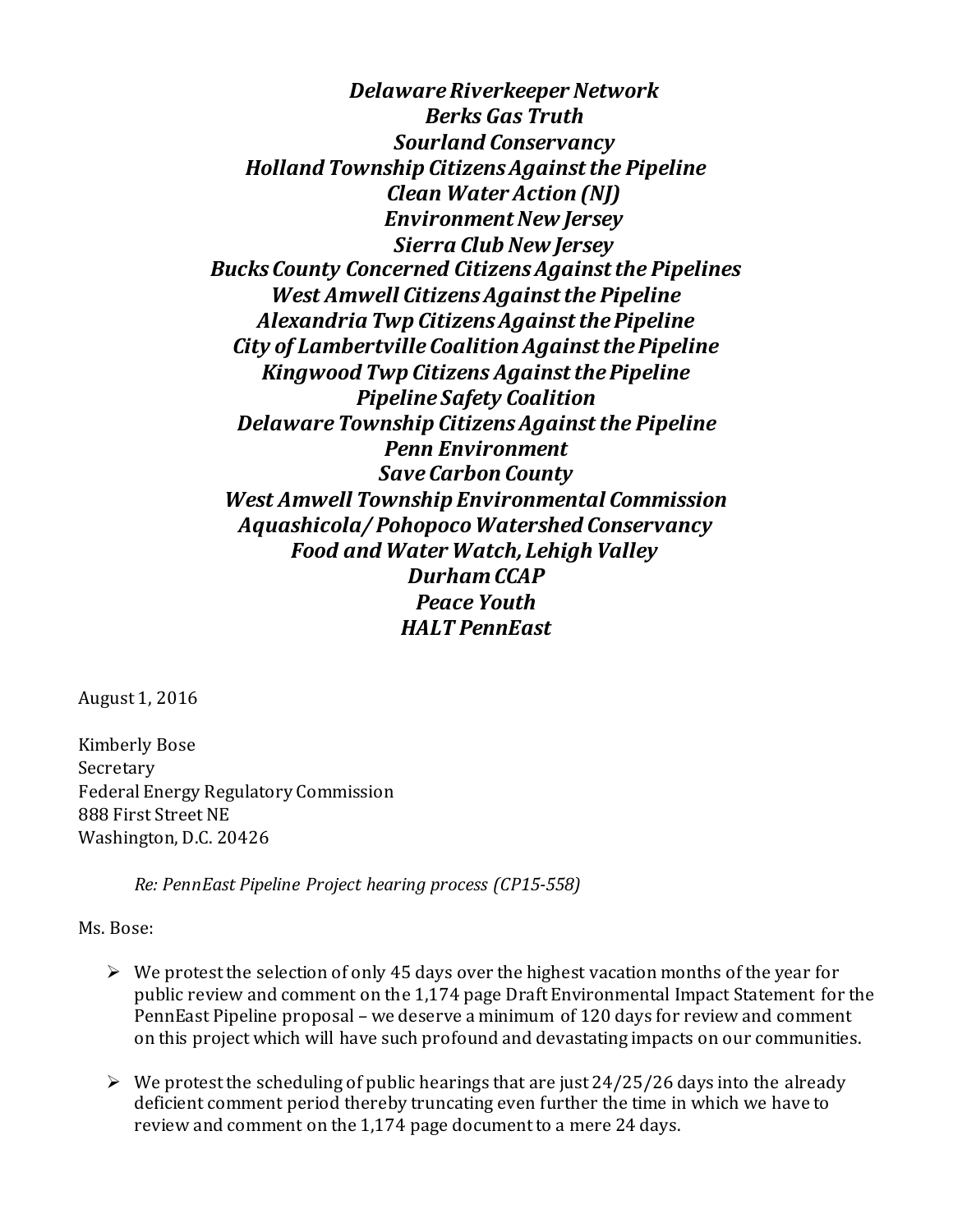- $\triangleright$  We protest the failure to select and plan for a public hearing format designed to divide our community and that denies us the opportunity to hear from, learn from and support one another in the delivery of our comments.
- $\triangleright$  We protest the selection of hearing locations that are difficult to find, reach and where parking and other issues complicate the ability of people to easily participate.
- $\triangleright$  We protest the failure of FERC to clearly identify the comment period deadline, thereby creating additional confusion for communities already being rushed through this process.

The Draft Environmental Impact Statement (DEIS) issued on July 22 is an 1,174 page document for a 115 mile project with serious and irreparable impacts for which many in our community would forcibly lose their land; which would inflict economic, business and job losses; which would inflict irreversible environmental and recreational damage on our communities who cherish these rights; would threaten the future of our children and the health and safety of every member of our community. Forty-five days over the height of the vacation season of our region is unacceptable as the identified comment period for the DEIS released for the PennEast Pipeline project. We deserve a minimum of 120 days.

Given the selection of hearing dates that begin just 24 days into the already deficient time period for comments, you are not really giving our communities even the minimal 45 days to review and comment on the DEIS; in reality you are expecting us to undertake our review and craft our comment in just a little over 3 weeks. This is not the fair opportunity for public comment NEPA envisions nor that we should be entitled to. The public hearings should be rescheduled to be later in time, ideally 100 days into a 120 day comment period in order to ensure ample opportunity for people to review the DEIS, draft verbal comment, and for the community to benefit from the information provided by others during the public hearings in the crafting of their final written comments to be submitted by the 120 day mark.

The hearing schedule and locations proposed are untenable and need revision. While it is true that we have been calling for 7 separate hearings from the DRBC across the region and the scheduling of 6 hearings seems to be obviously in response to that request – it is not just the number of hearings that matters; time, timing, location and accessibility matter too. You continue to select locations that are difficult to access, difficult for parking, small in size so as to artificially limit attendance, and in this case are scheduled 24/25/26 days into the already truncated public comment period scheduled.

In addition, there needs to be absolute clarity over the end of the comment period. Original DEIS documents said the comment period ends on September 5, later individuals saw the date of September 12, and still others received the message from FERC that it would be September 6. When setting a comment deadline accuracy matters as we are sure FERC would not forgive a late filing by any of us on a docket or in a litigation context, therefore FERC should hold itself to the same standard.

In addition, there is confusion regarding the hearing format with the current structure being one that divides the community and denies us the ability to learn from and support one another during the delivery of testimony. The hearing format is important for people to understand in order to be able to prepare. Please provide immediate, clear and detailed information on the format of the